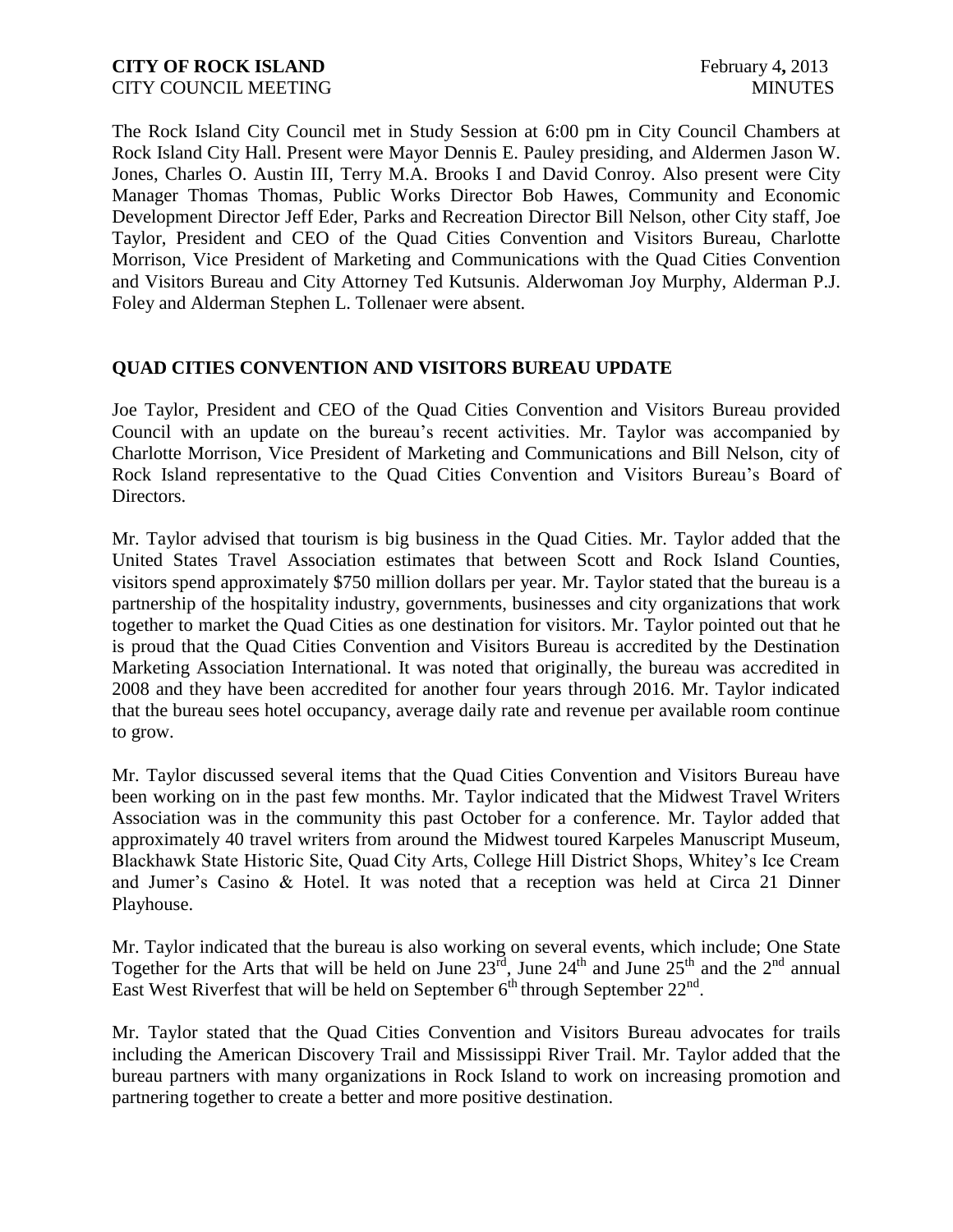## **CITY OF ROCK ISLAND** February 4, 2013

CITY COUNCIL MEETING MINUTES

Council discussed Mr. Taylor's presentation as it related to organizational communication, customer service, way finding (signage), marketing and bike trails.

### **ADJOURNMENT**

A motion made by Alderman Jones and seconded by Alderman Austin to adjourn the meeting carried by the following Aye and No vote. Those voting Aye being; Alderman Jones, Alderman Austin, Alderman Brooks and Alderman Conroy; those voting No, none. The meeting was adjourned at 6:15 pm.

> \_\_\_\_\_\_\_\_\_\_\_\_\_\_\_\_\_\_\_\_\_\_\_\_\_\_\_\_\_\_ Aleisha L. Patchin, City Clerk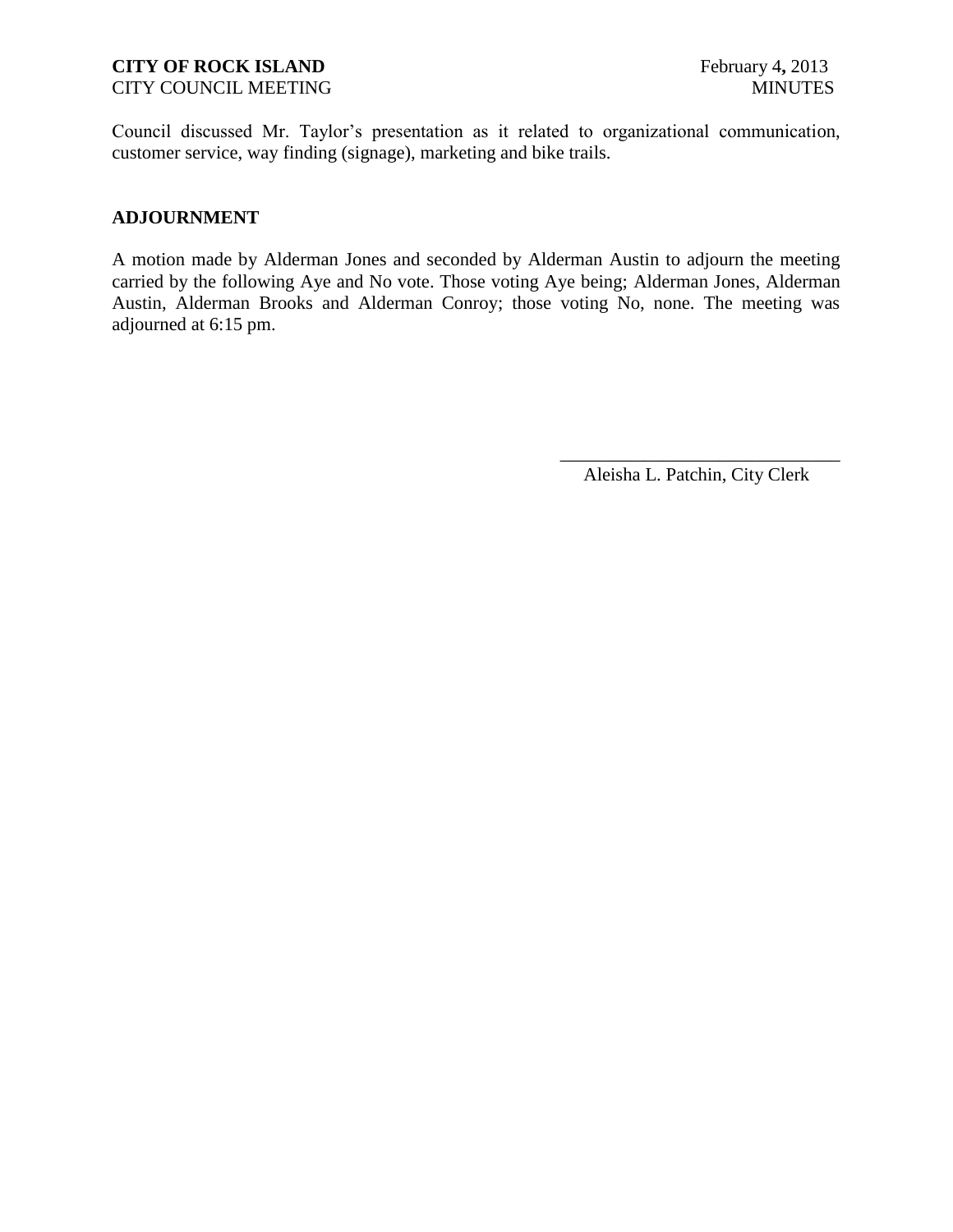#### **CITY OF ROCK ISLAND** February 4, 2013 CITY COUNCIL MEETING THE COUNCIL MEETING THE COUNCIL MINUTES

Rock Island City Council met in regular session at 6:45 pm in Council Chambers of Rock Island City Hall. Present were Mayor Dennis E. Pauley presiding, and Aldermen Jason W. Jones, Charles O. Austin III, Terry M.A. Brooks I, David Conroy and Stephen L. Tollenaer. Also present were City Manager Thomas Thomas and City Attorney Ted Kutsunis. Alderwoman Murphy and Alderman Foley were absent. Alderman Brooks excused himself from the meeting at 6:51 pm.

#### Introductory Proceedings

Mayor Pauley called the meeting to order and led in the Pledge of Allegiance. Alderman Jones gave the Invocation.

#### Agenda Item #5 **Minutes of the meeting of January 21, 2013.**

A motion was made by Alderman Austin and seconded by Alderman Jones to approve the minutes of the meeting of January 21, 2013 as printed. The motion carried by the following Aye and No vote; those voting Aye being; Alderman Jones, Alderman Austin, Alderman Brooks, Alderman Conroy and Alderman Tollenaer; those voting No, none.

Mayor Pauley advised that items 19 and 20 would be moved up on the Agenda following Update Rock Island.

#### Agenda Item #6 **Update Rock Island by Mayor Pauley.**

Mayor Pauley stated to join us for the Zola Gallery Ribbon cutting Friday, February  $8<sup>th</sup>$  at 4:00 pm at 1700 2<sup>nd</sup> Avenue, Suite 2. The Mayor added that Zola Gallery is the Quad Cities first and premier model for an EcoArts gallery, taking the lead in EcoArts growth and environmental practices. It was noted that Zola will offer high quality EcoArt pieces in a professional, industrystandard setting while promoting "Eco-literacy" and environmental themes. Mayor Pauley advised that The Shoppes on  $2<sup>nd</sup>$  hours are 11:00 am to 6:00 pm Tuesday through Friday, 10:00 am to 4:00 pm on Saturday and closed Sunday and Monday.

Mayor Pauley stated that you can enjoy an elegant evening at the Quad City Botanical Center on Thursday, February  $14<sup>th</sup>$  from 6:00 pm to 9:00 pm. Dance and take a romantic stroll through the tropical conservatory. Sample a variety of treats from one of the area's top caterers and enjoy an exotic array of fudge for dessert. Mayor Pauley advised that a cash bar will be available. The Mayor added that each lady will receive a complimentary long stem rose. It was noted that it is \$75.00 per couple. RSVP to Katie at [katie@qcgardens.com](mailto:katie@qcgardens.com) or call (309) 794-0991 x 28 by February  $7<sup>th</sup>$ .

Mayor Pauley advised that the Quad City Home Show Expo has everything for the home, from plumbing to drapes, remodeling ideas to new construction, landscaping to interior decorating…it is all on display at the home show. Mayor Pauley stated that you will be dazzled by 60,000 square feet of exhibits to meet your every desire in home construction, design, decorating and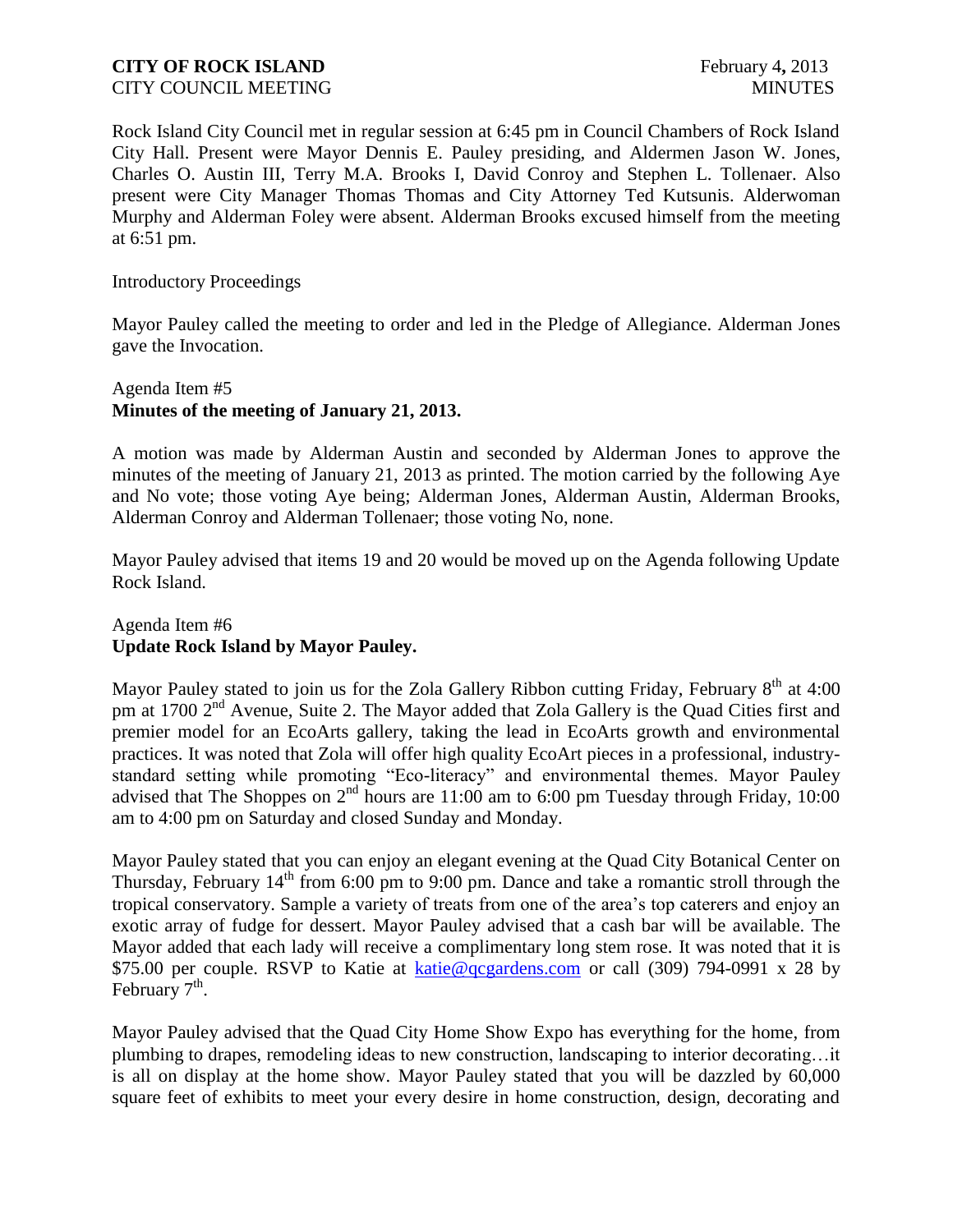furnishings. The Mayor added that there is the latest in home theater, windows, doors, insulation, siding, hot tubs, fence, decks and more! Much, much more! Mayor Pauley commented that a portion of the proceeds go to local charities and non-profit groups. It was noted that the home show starts on Friday, February  $8^{th}$  from 12:00 pm to 8:00 pm, Saturday, February  $9^{th}$  from 10:00 am to 9:00 pm and Sunday, February  $10^{th}$  from 10:00 am to 5:00 pm. Admission is \$7.00 for adults, kids 16 and under free with paid adult.

Mayor Pauley indicated that free tax assistance is available for individuals and families that earn less than \$57,000 annually at the Rock Island Main Library at 401  $19^{th}$  Street on February  $9^{th}$ from 10:00 am to 1:30 pm and April  $6<sup>th</sup>$  from 9:30 am to 3:00 pm. The Mayor added that no appointments are necessary. For other locations or times, please call (563) 355-9900.

#### Agenda Item #19

### **Report from the Community and Economic Development Department regarding a proposal from EnviroNET for a Limited Phase II Environmental Investigation of the former Plaza Gas Station (Walmart site) in an amount not to exceed \$12,000.00.**

It was moved by Alderman Brooks and seconded by Alderman Conroy to approve the proposal as recommended and authorize the City Manager to execute the contract documents. The motion carried by the following Aye and No vote; those voting Aye being; Alderman Jones, Alderman Austin, Alderman Brooks, Alderman Conroy and Alderman Tollenaer; those voting No, none.

#### Agenda Item #20

### **Report from the Community and Economic Development Department regarding an agreement for the purchase of property owned by Riverstone Group, Inc. in the amount of \$1,000,000.00.**

Alderman Austin moved and Alderman Tollenaer seconded to approve the purchase agreement as recommended, subject to minor modification being implemented by the parties legal counsel prior to execution and authorize the City Manager to execute the purchase and finance contract documents at his discretion. The motion carried by the following Aye and No vote; those voting Aye being; Alderman Jones, Alderman Austin, Alderman Brooks, Alderman Conroy and Alderman Tollenaer; those voting No, none.

At this time, Alderman Brooks excused himself from the meeting.

#### Agenda Item #7 **Presentation by the Advanced Technology and Sustainability Consortium.**

Mr. Kevin Koski, Chair of the ATSC stepped forward. Mr. Koski stated that members of Rock Island's Advanced Technology and Sustainability Consortium (ATSC) established the Mark W. Schwiebert Sustainability Leadership Award in April of 2009. Mr. Koski advised that it was created to honor former Mayor Schwiebert for his 20 years of service to Rock Island and for his work in the area of sustainable initiatives. It was noted that this special award would be given annually to a business, organization or individual that has demonstrated outstanding leadership in the area of green or sustainable initiatives. The first award was presented to Mark Schwiebert.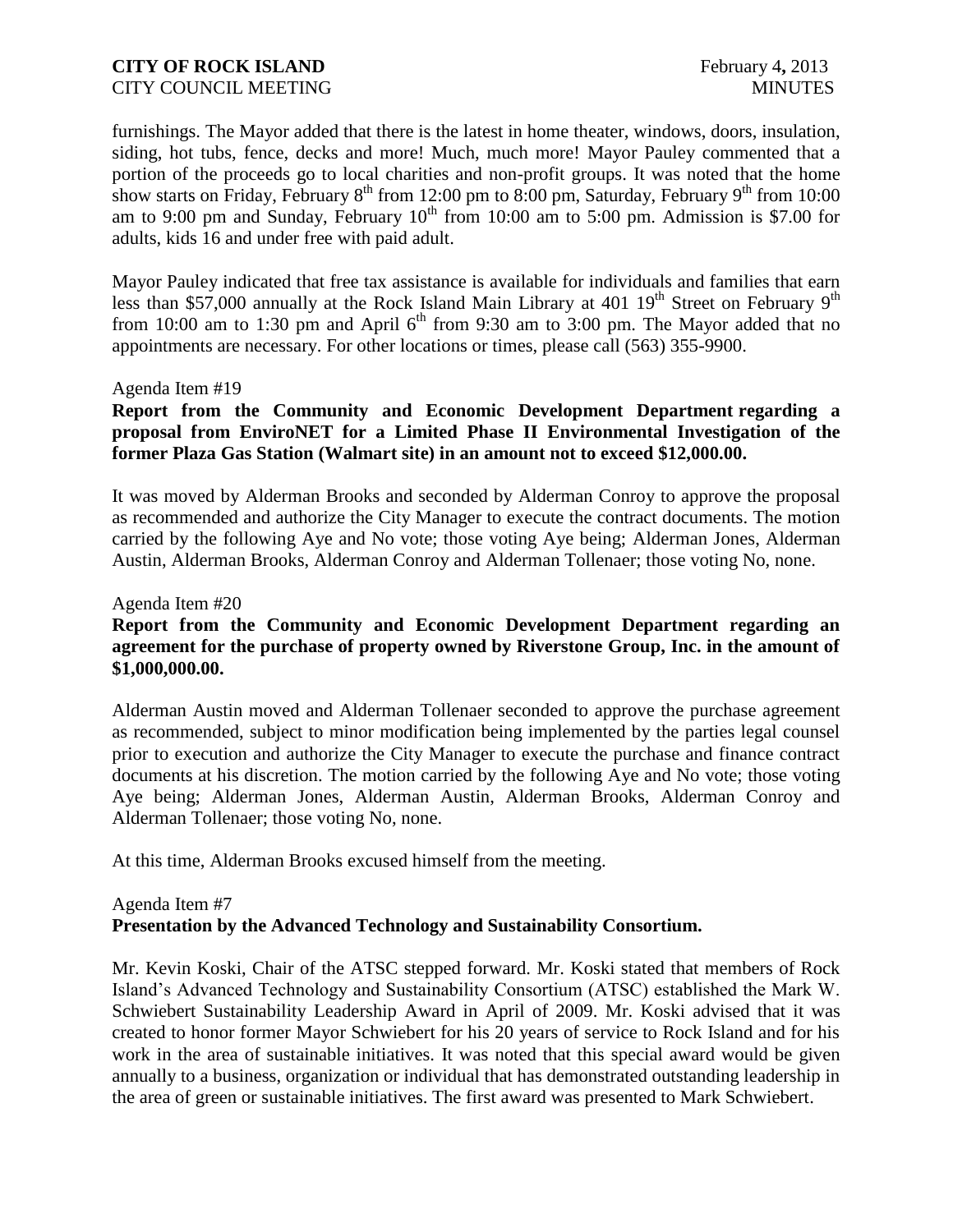Mr. Koski stated that the 2012 award recipient is Rock Island Economic Growth Corporation (GROWTH). Mr. Koski provided highlights for the selection of Rock Island Economic Growth Corporation. Mr. Koski then presented Renaissance Rock Island President Brian Hollenback with the award.

Mr. Hollenback thanked the City and members of the selection committee for the award.

## Agenda Item #8 **[Presentation of the Financial Management Report for December 2012.](http://rigov.org/DocumentCenter/View/5222)**

Finance Director Cynthia Parchert stated that the benchmark for December is 75%. Ms. Parchert discussed projections for general fund tax revenues. It was noted that income tax is projected to come in over \$816,000.00. Ms. Parchert explained that the State was behind several months and they have now caught up to one of those months. Ms. Parchert pointed out that the replacement tax is showing a predicted shortfall of \$86,000.00. Ms. Parchert further discussed the replacement tax.

Ms. Parchert discussed general fund expenditures by department. Ms. Parchert commented that this is done on a cash basis and not on an accrual basis. Ms. Parchert added that there are still some expenses that need to be picked up at year end. Ms. Parchert pointed out that the Finance Department has implemented a monthly close process. Ms. Parchert indicated that part of that process is to set up receivables and accruals. Ms. Parchert pointed out that the Finance Department has not implemented accruals on accounts payable yet.

Ms. Parchert referred to the document and pointed out that in the area of the summary of revenue, expenditures and fund income, riverboat gaming revenue is coming in under budget. Ms. Parchert advised that it is projected to show a shortfall of approximately \$300,000.00. Ms. Parchert further discussed riverboat gaming revenue. Ms. Parchert advised that in the area of the TIF districts, the expenditures are coming in at 36%. Ms. Parchert further discussed this item.

#### Agenda Item #9

## **A Special Ordinance amending Chapter 2, Article VI, Division 5, Sec. 2-272 (b) of the Code of Ordinances regarding Duties and Powers of the Human Rights Commission**.

It was moved by Alderman Tollenaer and seconded by Alderman Austin to consider, suspend the rules and pass the ordinance.

Alderman Conroy advised that there is not enough Council members present to suspend the rules.

City Attorney Kutsunis advised that five Council members are needed to suspend the rules.

At this time, Alderman Austin moved and Alderman Conroy seconded to consider the ordinance. The motion carried by the following Aye and No vote; those voting Aye being; Alderman Jones, Alderman Austin, Alderman Conroy and Alderman Tollenaer; those voting No, none.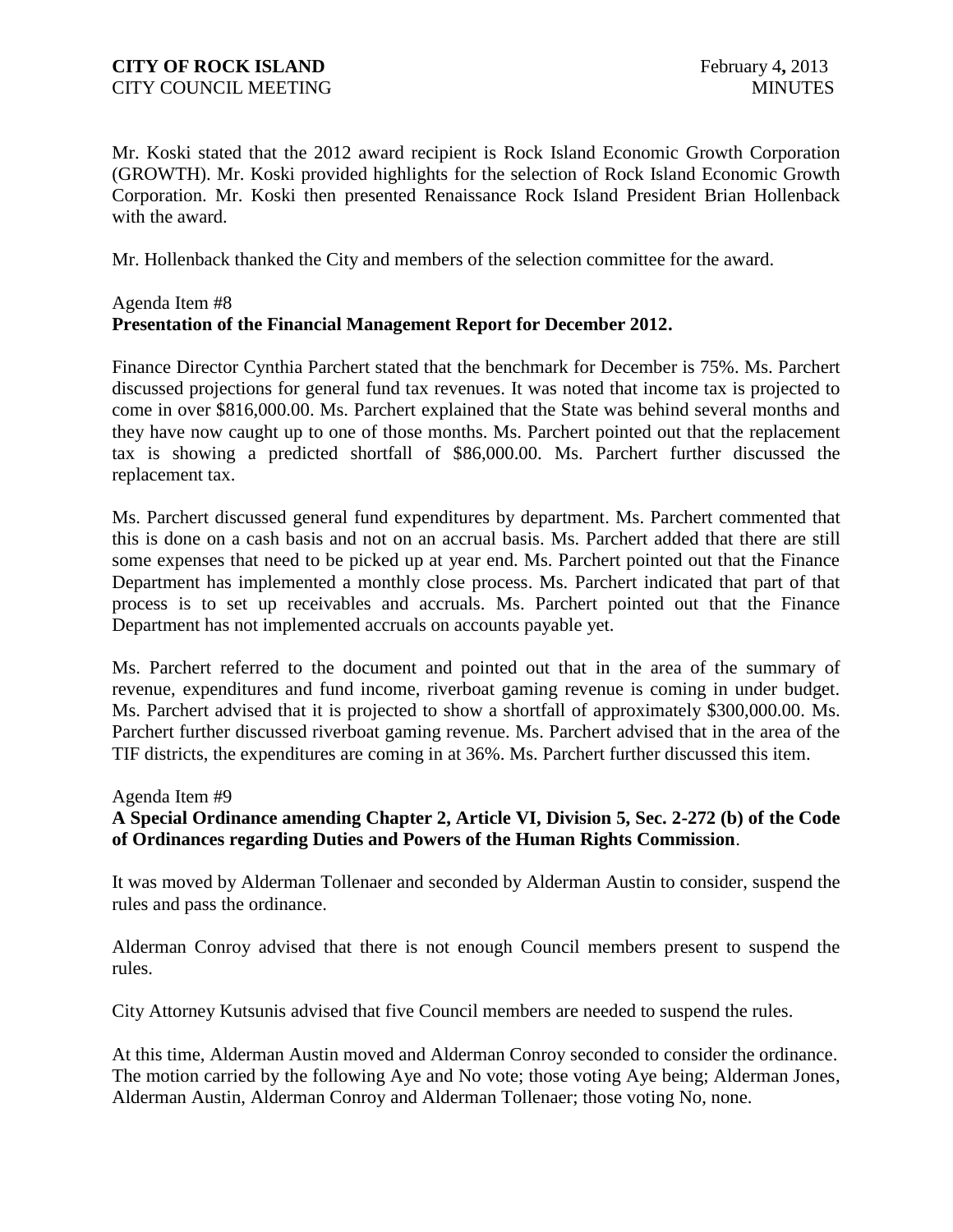Alderman Brooks had excused himself from the meeting prior to the reading of this item.

Note: Agenda Item #9 will come back to Council for a second reading on Monday, February 11, 2013.

## Agenda Item #10 **CLAIMS**

It was moved by Alderman Austin and seconded by Alderman Jones to accept the following reports and authorize payments as recommended. The motion carried by the following Aye and No vote; those voting Aye being; Alderman Jones, Alderman Austin, Alderman Conroy and Alderman Tollenaer; those voting No, none.

- a. Report from the Administrative Services Department regarding payment in the amount of \$658.75 to Roger Heaton for General Liability claim.
- b. Report from the Administrative Services Department regarding payment in the amount of \$5,873.24 to Kutsunis and Weng P.C. for legal services rendered for the month of January.
- c. Report from the Public Works Department regarding payment in the amount of \$15,549.46 to Valley Construction Company, Inc. for an emergency sewer repair at  $2034 \, 40^{th}$  Street. (016)
- d. Report from the Public Works Department regarding payment in the amount of \$28,714.89 to Langman Construction, Inc. for an emergency water main repair at  $7<sup>th</sup>$ Avenue and  $24^{\text{th}}$  Street. (017)
- e. Report from the Public Works Department regarding payment in the amount of \$11,351.56 to Valley Construction Company, Inc. for an emergency water main repair on Indian Hill Road. (018)
- f. Report from the Public Works Department regarding payment #2 and final in the amount of  $$40,605.68$  to AJ Excavating, Inc. for services provided for the 3<sup>rd</sup> Avenue Extension, West of  $46<sup>th</sup>$  Street project. (020)
- g. Report from the Public Works Department regarding payment #4 and final in the amount of  $$40,403.98$  to Brandt Construction for services provided for the 15<sup>th</sup> Avenue Resurfacing: 33<sup>rd</sup> to 38<sup>th</sup> Streets project. (021)
- h. Report from the Public Works Department regarding payment #1 and final in the amount of \$46,831.55 to Brandt Construction for services provided for the 2012 Seal Coating Program project. (022)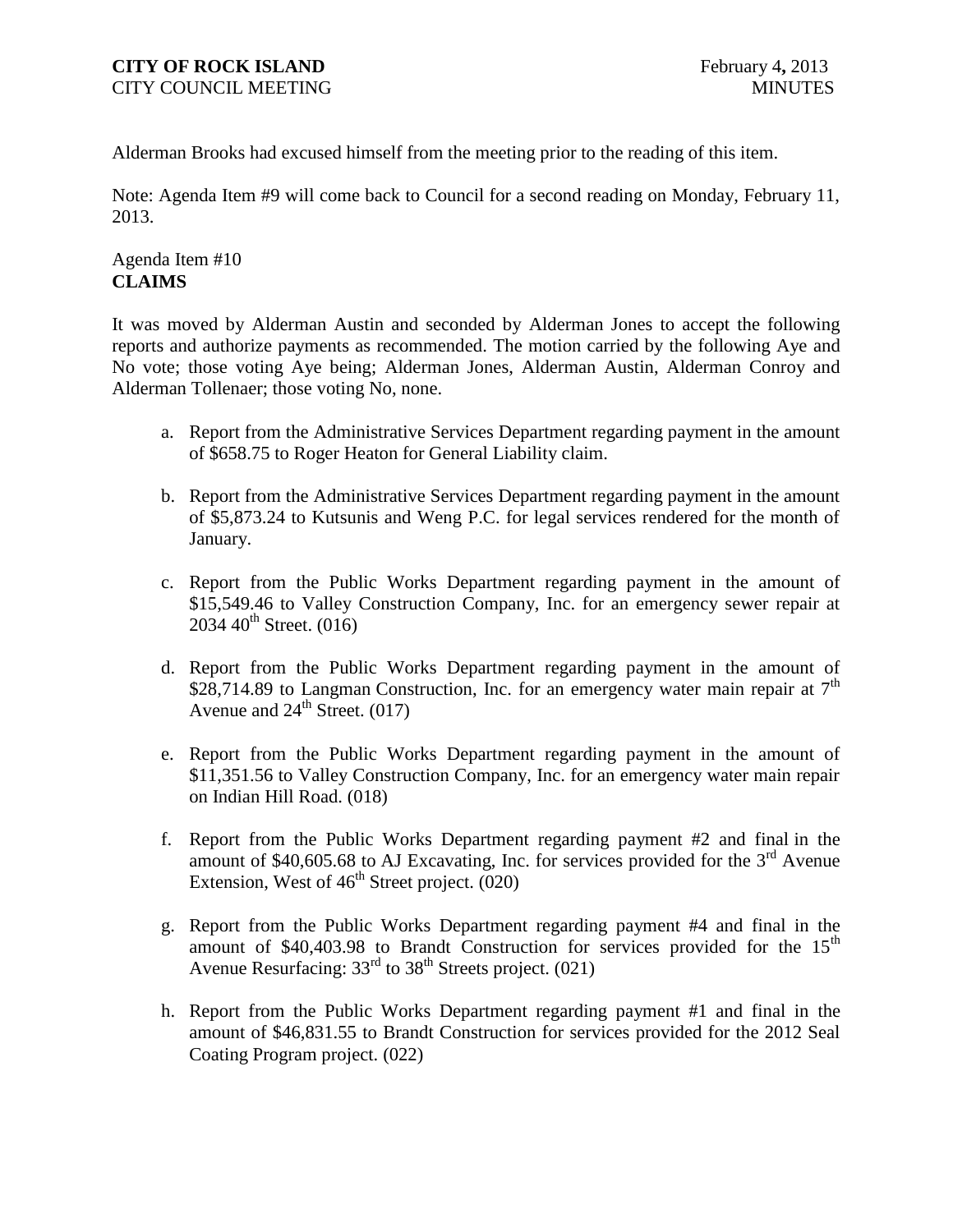- i. Report from the Public Works Department regarding payment #2 in the amount of \$21,985.80 to Bush Turf, Inc. for services provided for the 2012 Sod Replacement Program project. (023)
- j. Report from the Public Works Department regarding payment #2 in the amount of \$4,027.40 to Centennial Contractors of the Quad Cities for services provided for the 2012 50/50 Sidewalk and Curb Program project. (024)
- k. Report from the Public Works Department regarding payment #2 and final in the amount of \$200,729.18 to Langman Construction for services provided for the 42nd Street Reconstruction, 29<sup>th</sup> Avenue to Saukie Golf Course project. (025)
- l. Report from the Public Works Department regarding payment #2 and final in the amount of \$57,985.45 to Walter D. Laud, Inc. for services provided for the  $37<sup>th</sup>$ Avenue Reconstruction, East of  $44<sup>th</sup>$  Street project. (026)
- m. Report from the Public Works Department regarding payment #2 in the amount of \$240,055.88 to Valley Construction for services provided for the Rock Island Parkway Improvements, Ridgewood Road Intersection project. (027)
- n. Report from the Public Works Department regarding payment #4 in the amount of \$118,569.43 to Brandt Construction for services provided for the  $16<sup>th</sup>$  Avenue Resurfacing:  $33<sup>rd</sup>$  to  $38<sup>th</sup>$  Streets project. (028)

#### Agenda Item #11

#### **Claims for the weeks of January 18 through January 24 in the amount of \$806,344.88 and January 25 through January 31 in the amount of \$381,725.49.**

Alderman Jones moved and Alderman Austin seconded to allow the claims. The motion carried by the following Aye and No vote; those voting Aye being; Alderman Jones, Alderman Austin, Alderman Conroy and Alderman Tollenaer; those voting No, none.

#### Agenda Item #12 **Payroll for the weeks of January 7 through January 20 in the amount of \$1,231,686.57.**

It was moved by Alderman Tollenaer and seconded by Alderman Conroy to allow the payroll. The motion carried by the following Aye and No vote; those voting Aye being; Alderman Jones, Alderman Austin, Alderman Conroy and Alderman Tollenaer; those voting No, none.

#### Agenda Item #13

#### **Report from the Public Works Department regarding the purchase of one complete raw water pump and motor including installation from Electric Pump in the amount of \$48,725.00.**

It was moved by Alderman Conroy and seconded by Alderman Austin to approve the purchase as recommended. The motion carried by the following Aye and No vote; those voting Aye being;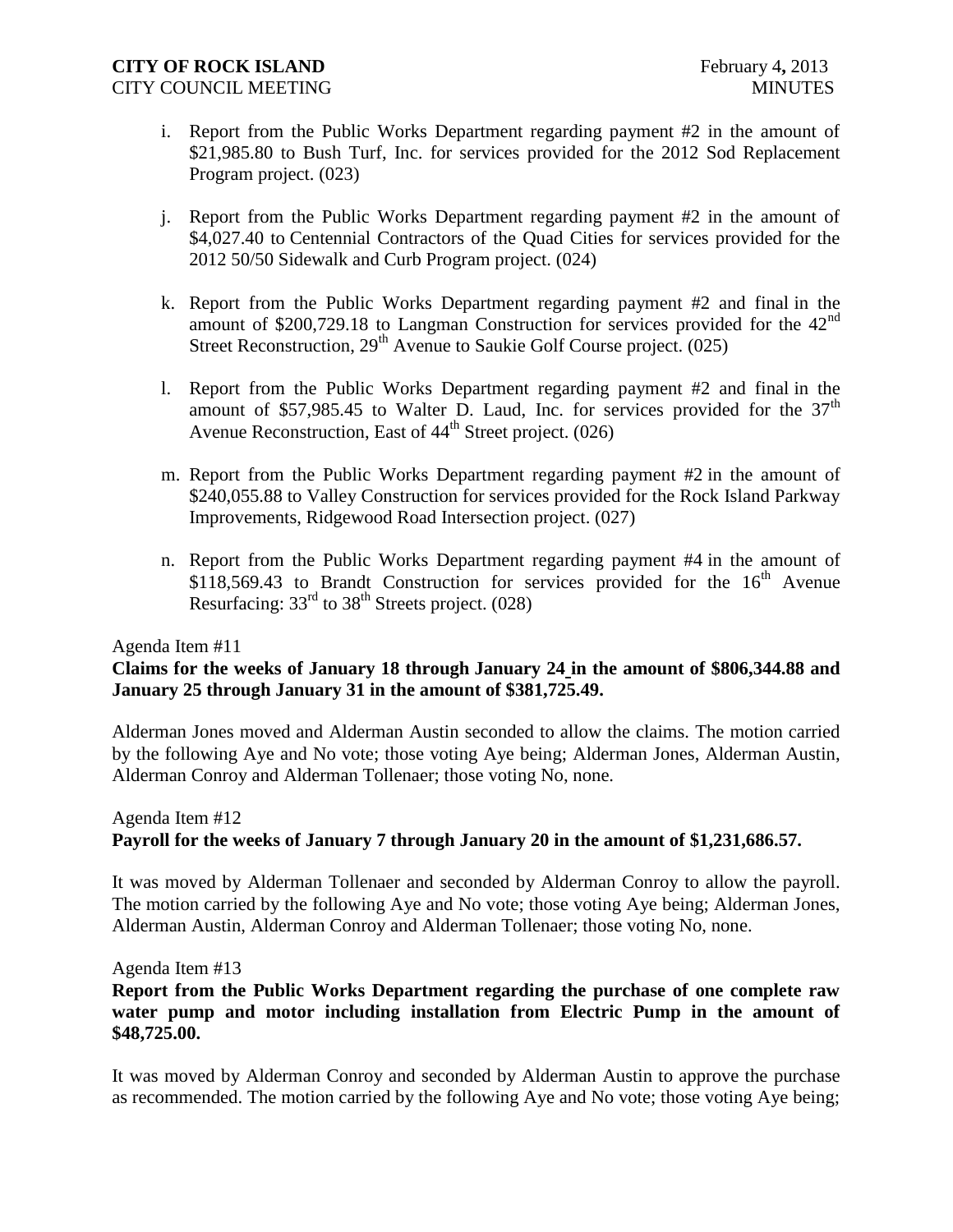## **CITY OF ROCK ISLAND** February 4, 2013

CITY COUNCIL MEETING MINUTES

Alderman Jones, Alderman Austin, Alderman Conroy and Alderman Tollenaer; those voting No, none.

#### Agenda Item #14

#### **Report from the Fire Department regarding bids for upgrading the six current warning sirens throughout the City, recommending the bid be awarded to Braniff Communications, Inc. in the amount of \$11,190.00.**

Alderman Jones moved and Alderman Tollenaer seconded to award the bid as recommended and authorize the City Manager to execute the contract documents. The motion carried by the following Aye and No vote; those voting Aye being; Alderman Jones, Alderman Austin, Alderman Conroy and Alderman Tollenaer; those voting No, none.

#### Agenda Item #15

#### **Report from the Public Works Department regarding bids for Fire Station #2/SW Library Branch Roof Replacement, recommending the bid be awarded to Economy Roofing in the amount of \$65,925.00.**

It was moved by Alderman Conroy and seconded by Alderman Tollenaer to award the bid as recommended and authorize the City Manager to execute the contract documents. The motion carried by the following Aye and No vote; those voting Aye being; Alderman Jones, Alderman Austin, Alderman Conroy and Alderman Tollenaer; those voting No, none.

#### Agenda Item #16

#### **Report from the Public Works Department regarding an agreement for professional services with Shive-Hattery, Inc for phase 2 of the Neighborhood Water Improvement Program in the total estimated amount of \$12,300.00.**

Alderman Tollenaer moved and Alderman Jones seconded to approve the agreement as recommended and authorize the City Manager to execute the contract documents. The motion carried by the following Aye and No vote; those voting Aye being; Alderman Jones, Alderman Austin, Alderman Conroy and Alderman Tollenaer; those voting No, none.

#### Agenda Item #17

#### **Report from the Public Works Department regarding an intergovernmental agreement for the 2013 Sewer Rehabilitation/Lining Program**.

It was moved by Alderman Jones and seconded by Alderman Conroy to approve the agreement as recommended and authorize the City Manager, City Attorney and City Clerk to execute the contract documents.

Alderman Austin stated that this is a wonderful example of the City saving money by cooperating with other communities to get a better price than could be done individually.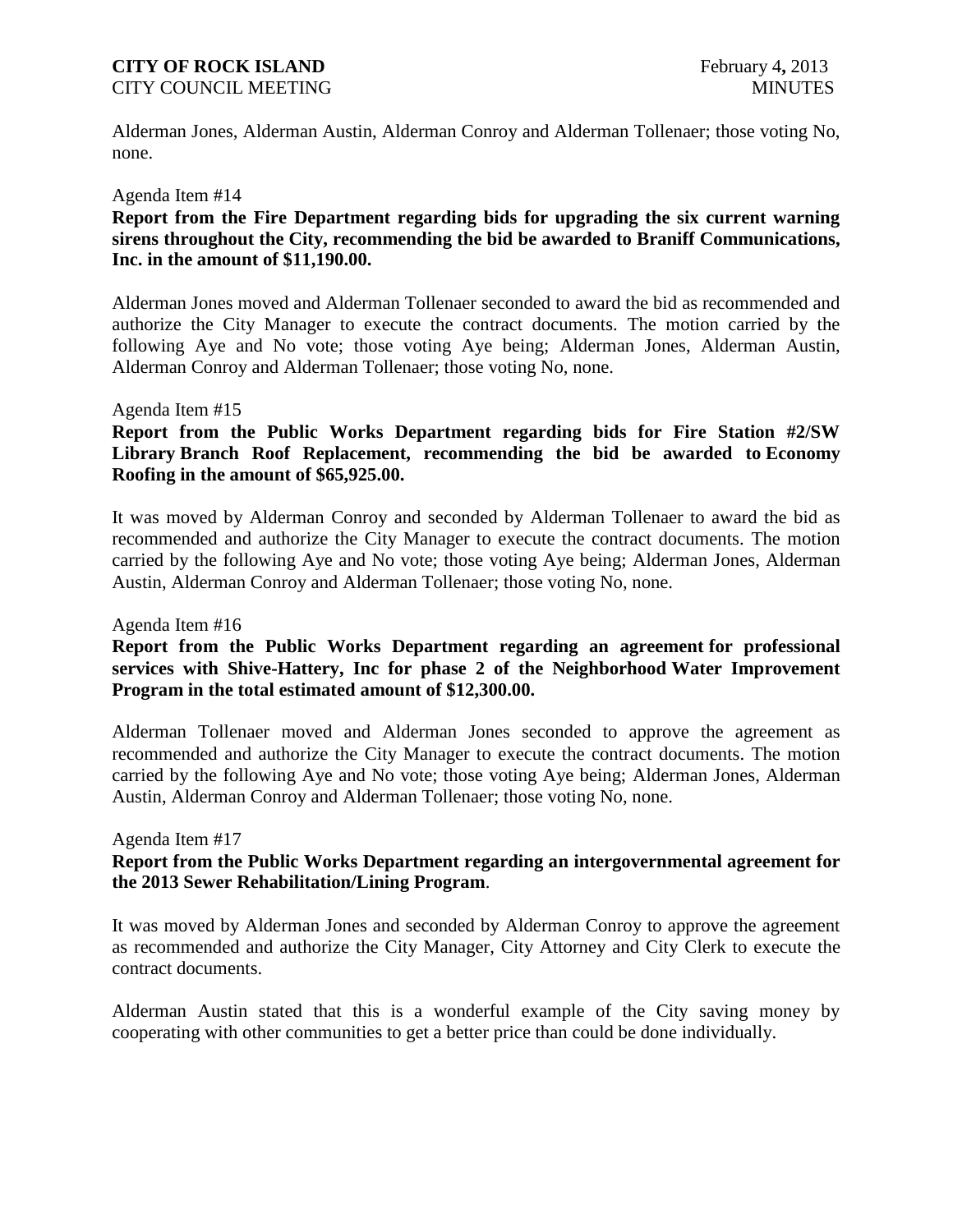# **CITY OF ROCK ISLAND** February 4, 2013

CITY COUNCIL MEETING MINUTES

After comments, the motion carried by the following Aye and No vote; those voting Aye being; Alderman Jones, Alderman Austin, Alderman Conroy and Alderman Tollenaer; those voting No, none.

#### Agenda Item #18

## **Report from the Public Works Department regarding the 2013 Joint and Crack Sealing Program maintenance contracts, recommending to extend the maintenance contracts with New Coat Sealing, LLC in order to perform the required maintenance.**

Alderman Conroy moved and Alderman Tollenaer seconded to approve the extensions as recommended. The motion carried by the following Aye and No vote; those voting Aye being; Alderman Jones, Alderman Austin, Alderman Conroy and Alderman Tollenaer; those voting No, none.

#### Agenda Item #21

**Report from the Finance Department regarding an adjustment to the Fiscal Year 2013 Budget, recommending decreasing the 13th Avenue Reconstruction, 1st to 2nd Street project budget in the amount of \$4,000.00 and increasing the Street Patch Expansion Program budget in the amount of \$4,000.00.**

It was moved by Alderman Conroy and seconded by Alderman Tollenaer to approve the budget adjustment as recommended. The motion carried by the following Aye and No vote; those voting Aye being; Alderman Jones, Alderman Austin, Alderman Conroy and Alderman Tollenaer; those voting No, none.

#### Agenda Item #22

## **Report from the Community and Economic Development Department regarding the Analysis of Impediments to Fair Housing Study.**

Alderman Tollenaer moved and Alderman Conroy seconded to adopt the study as recommended. The motion carried by the following Aye and No vote; those voting Aye being; Alderman Jones, Alderman Austin, Alderman Conroy and Alderman Tollenaer; those voting No, none.

#### Agenda Item #23

## **Report from the Traffic Engineering Committee regarding a request from Roxann Duarte to install a handicapped parking space across the street from 2708 8th Avenue**.

It was moved by Alderman Jones and seconded by Alderman Conroy to approve the request to install a handicapped parking space on the property line between  $2711$  and  $27158<sup>th</sup>$  Avenue and refer to the City Attorney for an ordinance. The motion carried by the following Aye and No vote; those voting Aye being; Alderman Jones, Alderman Austin, Alderman Conroy and Alderman Tollenaer; those voting No, none.

#### Agenda Item #24

**Report from the Mayor regarding an appointment and reappointment to the Rock Island County Joint Animal Control Board and appointments to Neighborhood Partners.**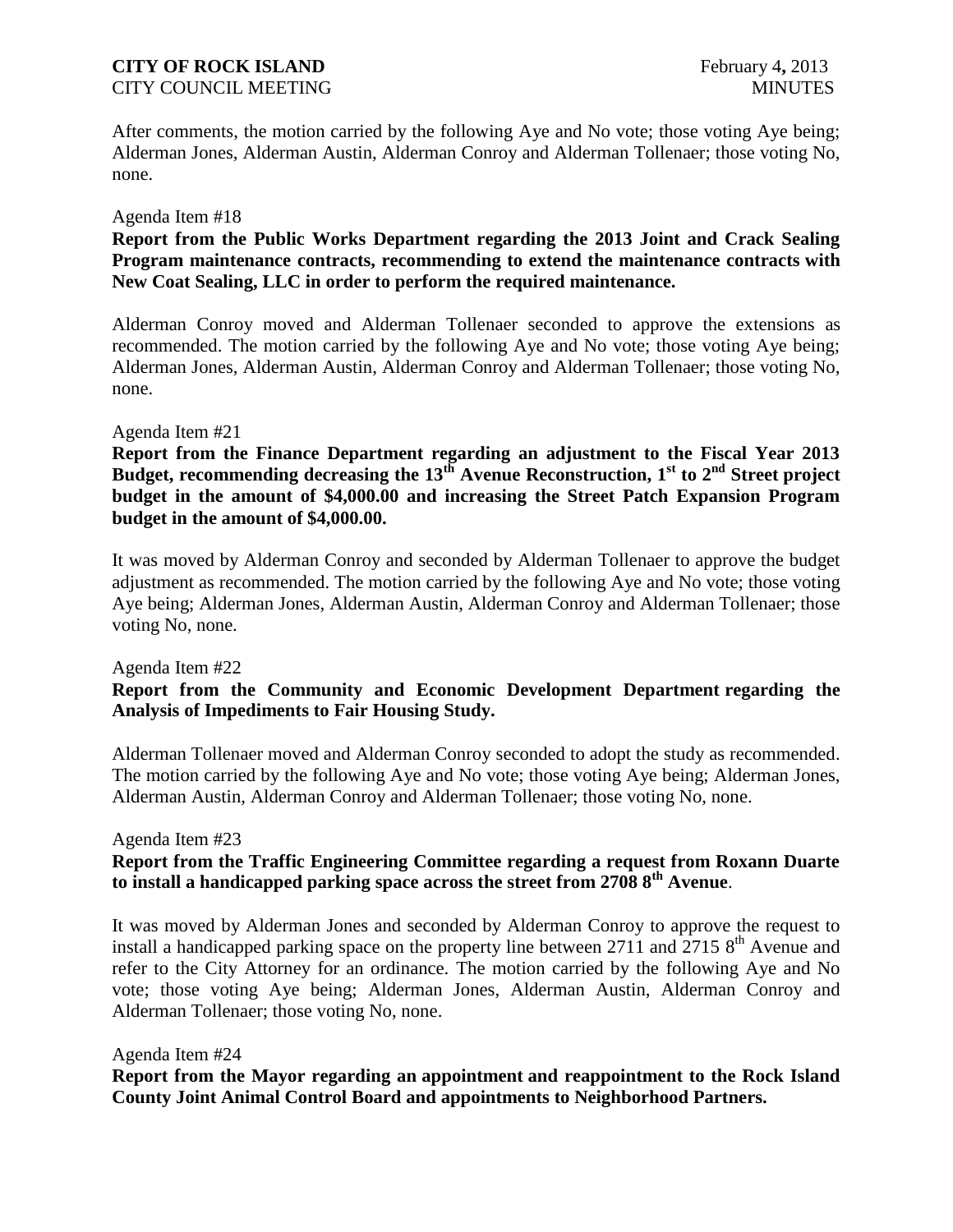Alderman Tollenaer moved and Alderman Jones seconded to approve the appointments and reappointment as recommended. The motion carried by the following Aye and No vote; those voting Aye being; Alderman Jones, Alderman Austin, Alderman Conroy and Alderman Tollenaer; those voting No, none.

Police Chief Jeff VenHuizen was appointed to the Rock Island County Joint Animal Control Board to complete a three year term left vacant with the retirement of Scott Harris in which the term expires on March 31, 2014.

Alderman Charles Austin was reappointed to the Rock Island County Joint Animal Control Board to a three year term expiring on March 31, 2016.

Richard Nickel and Michael Kelly were appointed to Neighborhood Partners to serve as City-At-Large members.

#### Agenda Item #25

### **Report from the City Clerk regarding an application and Resolution for the Quad Cities River Bandits to hold a 5K Run on Saturday, April 6, 2013 from 8:00 am to 9:00 am.**

It was moved by Alderman Conroy and seconded by Alderman Tollenaer to approve the event as recommended and adopt the resolution. The motion carried by the following Aye and No vote; those voting Aye being; Alderman Jones, Alderman Austin, Alderman Conroy and Alderman Tollenaer; those voting No, none.

### Agenda Item #26 **Report from the City Clerk regarding an application from the Spring Forward Learning Center requesting to hold a 5K Run on Saturday, April 6, 2013 beginning at 8:00 am.**

Alderman Jones moved and Alderman Tollenaer seconded to approve the event as recommended. The motion carried by the following Aye and No vote; those voting Aye being; Alderman Jones, Alderman Austin, Alderman Conroy and Alderman Tollenaer; those voting No, none.

Agenda Item #27 **Other Business**

No one signed up to address Council to speak on a topic.

Council did not have any other business to discuss.

Agenda Item #28 **No Executive Session.**

An Executive Session was not held.